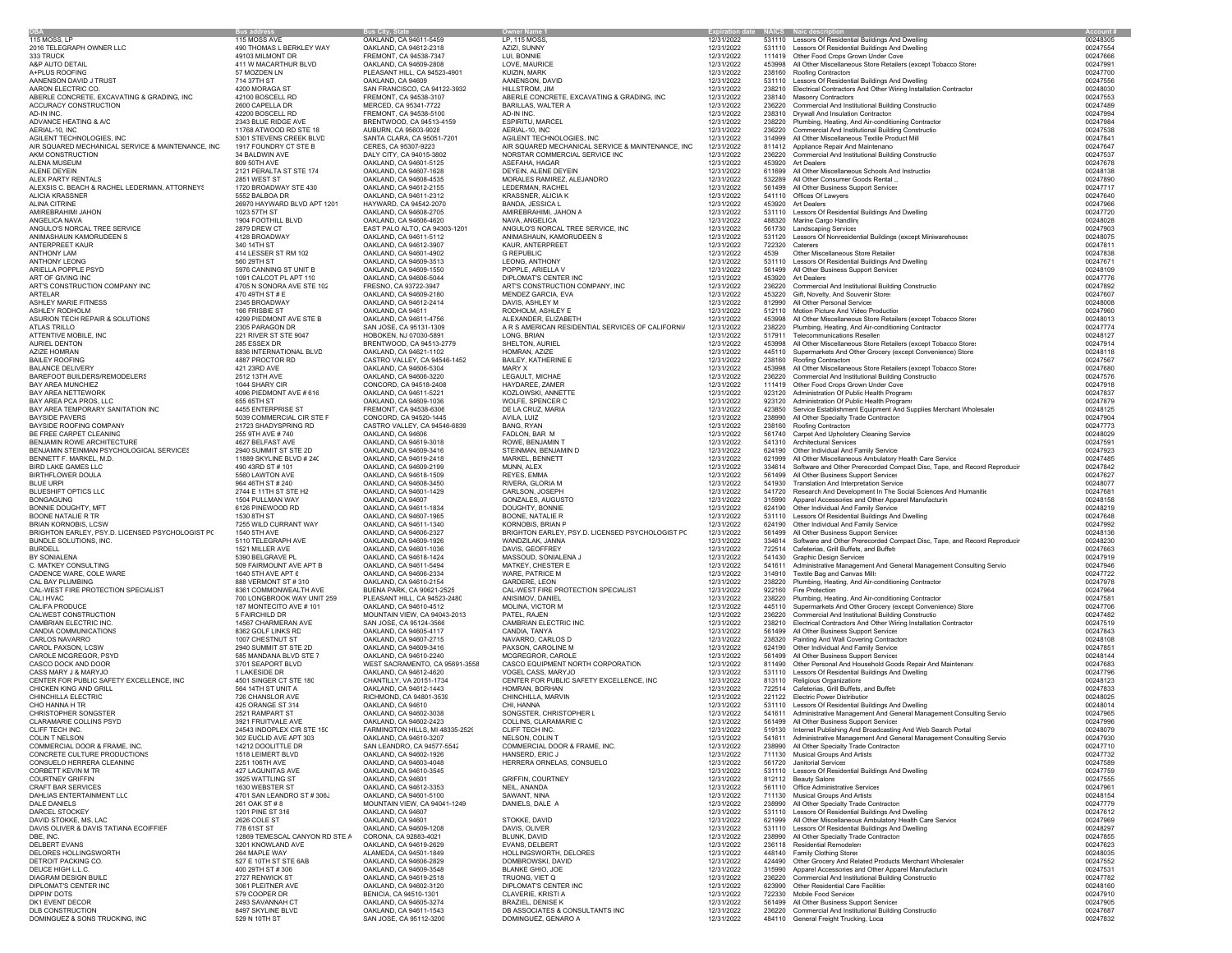| DOUGLAS PARKING LLC                                             | 312 24TH ST                                         | OAKLAND, CA 94612-3710                                         | DOUGLAS, DAVID                                        | 12/31/2022               | 81293            |                                                                                                                                           | 00248103             |
|-----------------------------------------------------------------|-----------------------------------------------------|----------------------------------------------------------------|-------------------------------------------------------|--------------------------|------------------|-------------------------------------------------------------------------------------------------------------------------------------------|----------------------|
| DRAINLINE SEWER SPECIALIST                                      | 352 MICHAEL COX LN                                  | TRACY, CA 95377-1175                                           | DANELSON, CHAD                                        | 12/31/2022               | 238990           | Parking Lots And Garages<br>All Other Specialty Trade Contractors                                                                         | 00247900             |
| DREAM REMODEL                                                   | 1313 88TH AVE                                       | OAKLAND, CA 94621-1117                                         | MILLA, GERSON M                                       | 12/31/2022               | 236220           | Commercial And Institutional Building Constructio                                                                                         | 00248043             |
| DUKE MAHLON & PASCOE HOPE                                       | 66 FAIRMOUNT AVE APT 106                            | OAKLAND, CA 94611-5909                                         | DUKE, MAHLON H                                        | 12/31/2022               | 531110           | Lessors Of Residential Buildings And Dwelling                                                                                             | 00248132             |
| DUKE REALTY FOUNDRY LP<br><b>DZCREATIONZ</b>                    | 7825 SAN LEANDRO ST<br>1915 DEODAR AVE              | OAKLAND, CA 94621-2515<br>ANTIOCH, CA 94509-2613               | LIMITED PARTNERSHIP, DUKE REALTY<br>HYGH, DOMINIQUE A | 12/31/2022<br>12/31/2022 | 531120<br>488320 | Lessors Of Nonresidential Buildings (except Miniwarehouses<br>Marine Cargo Handling                                                       | 00247869<br>00248102 |
| E-TAN CONSULTING, LLC                                           | 5428 BOYD AVE                                       | OAKLAND, CA 94618-1115                                         | TAN, ELIZABETH M                                      | 12/31/2022               | 541611           | Administrative Management And General Management Consulting Service                                                                       | 00247634             |
| <b>EASY LIQUOR</b>                                              | 900 MACARTHUR BLVD                                  | OAKLAND, CA 94610-3825                                         | ALHUZAIBI, NAJI N                                     | 12/31/2022               | 453998           | All Other Miscellaneous Store Retailers (except Tobacco Store:                                                                            | 00248006             |
| ECONO LODGE INN & SUITES                                        | 10 HEGENBERGER RD                                   | OAKLAND, CA 94621-1406                                         | MOSLEH, MOHAMED                                       | 12/31/2022               | 81293            | Parking Lots And Garages                                                                                                                  | 00248044             |
| ELAYSHIA JOHNSON<br>ELEMENTS MANUFACTURING, INC                 | 4337 CALSITE CT<br>115 HARVEY WEST BLVD.            | ANTIOCH, CA 94509-8942<br>SUITE C                              | JOHNSON, ELAYSHIA<br>ELEMENTS MANUFACTURING, INC      | 12/31/2022<br>12/31/2022 | 339910<br>238990 | Jewelry and Silverware Manufacturing<br>All Other Specialty Trade Contractors                                                             | 00247544<br>00247771 |
| ELENA DEL CARMEN MENDEZ CLIMACC                                 | 5921 HARMON AVE APT A                               | OAKLAND, CA 94621-4123                                         | MENDEZ CLIMACO, ELENA DEL CARMEN                      | 12/31/2022               | 561720           | Janitorial Services                                                                                                                       | 0024761              |
| ELVIN CATLEY PHOTOGRAPHY                                        | 3267 HOLLIS ST # 10                                 | OAKLAND, CA 94608-4140                                         | CATLEY, ELVIN A                                       | 12/31/2022               |                  | 541922 Commercial Photography                                                                                                             | 00247999             |
| EMILY WATTERS, M.D.                                             | 287 17TH ST STE A                                   | OAKLAND, CA 94612-4242                                         | WATTERS, EMILY                                        | 12/31/2022               | 621999           | All Other Miscellaneous Ambulatory Health Care Service                                                                                    | 00247736             |
| <b>EMMANUEL WALTON</b>                                          | 901 JEFFERSON ST 405<br>16880 W BERNARDO DR STE 120 | OAKLAND, CA 94607                                              | WALTON, EMMANUEL                                      | 12/31/2022               | 531110<br>541611 | Lessors Of Residential Buildings And Dwelling                                                                                             | 00248046<br>00248107 |
| ENERGY INSPECTORS, LLC DBA ARCXIS<br>ENRIQUE M DE LA CRUZ       | 2825 TULARE CT                                      | SAN DIEGO, CA 92127-1616<br>LIVINGSTON, CA 95334-9103          | RISCH, JONATHAN<br>DE LA CRUZ, ENRIQUE                | 12/31/2022<br>12/31/2022 |                  | Administrative Management And General Management Consulting Service<br>541430 Graphic Design Services                                     | 00247464             |
| <b>EQUINOX ENERGY</b>                                           | 849 ALMAR AVE #146                                  | SANTA CRUZ, CA 95060-5875                                      | HANSEN, CASEY                                         | 12/31/2022               |                  | 221122 Electric Power Distribution                                                                                                        | 00247770             |
| EQUIPOISE FOOD GROUP INC.                                       | 722 WASHINGTON ST                                   | OAKLAND, CA 94607-3925                                         | EQUIPOISE FOOD GROUP INC.                             | 12/31/2022               | 541611           | Administrative Management And General Management Consulting Service                                                                       | 00247657             |
| <b>ERIC WALLNER</b><br>ESQUITES EL BORREGO DE IZTAPALAPA        | 105 RICHLAND AVE APT 5<br>1036 PETALUMA DR          | SAN FRANCISCO, CA 94110-5856<br>MODESTO, CA 95351-1717         | WALLNER, ERIC<br>CALDERON, IVAN                       | 12/31/2022<br>12/31/2022 | 813990           | Other Similar Organizations (except Business, Professional, Labor, And Political Organization<br>111419 Other Food Crops Grown Under Cove | 00248016<br>00248140 |
| <b>EXPEDIENT CONSTRUCTIONS</b>                                  | 333 HERMA CT                                        | SAN LEANDRO, CA 94577-2005                                     | <b>EXPEDIENT CONSTRUCTIONS</b>                        | 12/31/2022               | 236220           | Commercial And Institutional Building Constructio                                                                                         | 00248039             |
| FAHAN CONSTRUCTION INC                                          | 3626 GEARY BLVD STE 206                             | SAN FRANCISCO, CA 94118-3278                                   | SHAW, JOHN E                                          | 12/31/2022               | 236220           | Commercial And Institutional Building Constructio                                                                                         | 00247530             |
| FINESSE BUILDER INC                                             | 643 PALM AVE                                        | MARTINEZ, CA 94553-3429                                        | GADEK, JAROSLAW                                       | 12/31/2022               | 236220           | Commercial And Institutional Building Constructio                                                                                         | 00248037             |
| FIORELLI ROBIN M AND BIERNACKI RICHARD G JF                     | 7070 BUCKINGHAM BLVD                                | OAKLAND, CA 94705-1713<br>OAKLAND, CA 94607-2529               | BIERNACKI, RICHARD                                    | 12/31/2022               | 531110           | Lessors Of Residential Buildings And Dwelling<br>Lessors Of Nonresidential Buildings (except Miniwarehouses                               | 0024765              |
| FIRST STUDENT INC.<br>FIVE STAR SOLAR                           | 333 FILBERT ST<br>45 QUINTA CT APT -D               | SACRAMENTO, CA 95823-4336                                      | FIRST STUDENT INC.<br>CAPITAL REMODEL & DESIGN, INC   | 12/31/2022<br>12/31/2022 | 531120<br>236220 | Commercial And Institutional Building Constructio                                                                                         | 00248249<br>00247793 |
| <b>FLWRRRR</b>                                                  | 2837 22ND AVE                                       | OAKLAND, CA 94606-3501                                         | BALITA, SAMANTHA                                      | 12/31/2022               | 453110           | Florists                                                                                                                                  | 00247933             |
| FOLCO MADELEINE J                                               | 2115 E 21ST ST                                      | OAKLAND, CA 94606-4211                                         | FOLCO, MADELEINE J                                    | 12/31/2022               | 531110           | Lessors Of Residential Buildings And Dwelling                                                                                             | 00247944             |
| FONZIE'S ARTISANAL GOODS                                        | 180 2ND ST # B419                                   | OAKLAND, CA 94607-4548                                         | GONZALEZ, ALFONSO                                     | 12/31/2022               | 453220<br>238990 | Gift, Novelty, And Souvenir Stores                                                                                                        | 00247868<br>00247665 |
| FORREST DOOR & HARDWARE<br>FUNNEL CAKE KITCHEN                  | 201 N PONDEROSA AVE<br>5111 TELEGRAPH AVE STE 317   | ONTARIO, CA 91761-3701<br>OAKLAND, CA 94609-1925               | FORREST DOOR & HARDWARE<br>PRICE, SANDOR              | 12/31/2022<br>12/31/2022 | 722320           | All Other Specialty Trade Contractors<br>Caterers                                                                                         | 00247598             |
| <b>GEEZ SPOT</b>                                                | 2826 HAVENSCOURT BLVD                               | OAKLAND, CA 94605-2023                                         | DICKERSON, GREGORY                                    | 12/31/2022               | 812111           | <b>Barber Shops</b>                                                                                                                       | 00247924             |
| <b>GERARD DAHAN</b>                                             | 30872 HUNTWOOD AVE UNIT 15                          | HAYWARD, CA 94544-7051                                         | NORCAL 2002 INC                                       | 12/31/2022               | 238310           | Drywall And Insulation Contractors                                                                                                        | 00247861             |
| GLAMPERVAN                                                      | 1960 MANDELA PKWY                                   | OAKLAND, CA 94607-1647                                         | STENKEN, ANDREW                                       | 12/31/2022               | 339999           | All Other Miscellaneous Manufacturing                                                                                                     | 00247866             |
| <b>GLAZERS GARDENS</b><br>GOLDEN BAY ACCOUNTING & TAX SERVICE   | 3519 RHODA AVE<br>324 10TH ST STE 211               | OAKLAND, CA 94602-3316<br>OAKLAND, CA 94607-4214               | GLAZER, EDWARD W<br>CHEN, ALEX                        | 12/31/2022<br>12/31/2022 | 56173<br>541219  | <b>Landscaping Services</b><br><b>Other Accounting Services</b>                                                                           | 00247494<br>00247668 |
| GOLDEN HOUR BEVERAGE CO                                         | 490 43RD ST UNIT 99                                 | OAKLAND, CA 94609-2199                                         | BORGEL, BRANDON                                       | 12/31/2022               |                  | 445310 Beer, Wine, And Liquor Stores                                                                                                      | 00248229             |
| <b>GOLDEN STAMP NOTARY</b>                                      | 5499 BANCROFT AVE                                   | OAKLAND, CA 94601-5831                                         | AMAKU, ETE-KAMBA                                      | 12/31/2022               | 561499           | All Other Business Support Services                                                                                                       | 00247867             |
| <b>GOLDEN TEMPLE BOTANICALS</b>                                 | 4125 HOPYARD RD STE 225                             | PLEASANTON, CA 94588-8534                                      | NUNN, MEGAN H                                         | 12/31/2022               | 453998           | All Other Miscellaneous Store Retailers (except Tobacco Store:                                                                            | 00247737             |
| <b>GOMAXXX INC</b><br><b>GONZALEZ PEDRO N</b>                   | 260 WINDSOR WAY<br>4024 LYON AVE                    | VALLEJO, CA 94591-6852<br>OAKLAND, CA 94601-3834               | <b>GOMAXXX INC</b><br>NARVAEZ, MARIA                  | 12/31/2022<br>12/31/2022 | 221122           | <b>Electric Power Distribution</b><br>531110 Lessors Of Residential Buildings And Dwelling                                                | 00247532<br>00247823 |
| GRAY WEST CONSTRUCTION INC.                                     | 421 E CERRITOS AVE                                  | ANAHEIM, CA 92805-6320                                         | SILVER, BRIAN Y                                       | 12/31/2022               | 236220           | Commercial And Institutional Building Constructio                                                                                         | 00247708             |
| <b>GROUND</b>                                                   | 1615 BROADWAY                                       | OAKLAND, CA 94612-2165                                         | AYOFEMI, BINTA                                        | 12/31/2022               | 314910           | Textile Bag and Canvas Mill:                                                                                                              | 00248017             |
| GROUNDING BODY WELLNESS                                         | 3527 GRAND AVE # C                                  | OAKLAND, CA 94610-2045                                         | ROSENBLATT, MARSHA R                                  | 12/31/2022               | 812199           | Other Personal Care Services                                                                                                              | 0024763              |
| HACK TAX FINANCIAL<br>HALA LOUD                                 | 1424 12TH ST<br>1001 22ND AVE #7                    | OAKLAND, CA 94606-4317<br>OAKLAND, CA 94606-5200               | HACK, BUNTHOEUN<br>HERRON-RUTLAND, MAHALA             | 12/31/2022<br>12/31/2022 | 4539             | 541213 Tax Preparation Services<br>Other Miscellaneous Store Retailer                                                                     | 00247968<br>00247834 |
| HAMILTON+AITKEN ARCHITECTS                                      | 302 4TH ST                                          | OAKLAND, CA 94607-4106                                         | AITKEN, SUSAN                                         | 12/31/2022               | 541310           | <b>Architectural Services</b>                                                                                                             | 00248076             |
| HBM CONSTRUCTION INC                                            | 7901 OAKPORT ST STE 4200                            | OAKLAND, CA 94621-2015                                         | H B M CONSTRUCTION                                    | 12/31/2022               | 236220           | Commercial And Institutional Building Constructio                                                                                         | 00248150             |
| HEADLANDS PUBLISHING                                            | 4400 PARK BLVD                                      | OAKLAND, CA 94602                                              | JUDGE, KAREN M                                        | 12/31/2022               | 561499           | All Other Business Support Services                                                                                                       | 00248172             |
| HECKEL SHARON F<br>HELMER EFRAIN AVALOS ESCOBAR                 | 2231 38TH AVE<br>10756 PEARMAIN ST                  | OAKLAND, CA 94601<br>OAKLAND, CA 94603                         | HECKEL, SHARON F<br>AVALOS ESCOBAR. HELMER            | 12/31/2022<br>12/31/2022 | 531110<br>111419 | Lessors Of Residential Buildings And Dwelling<br>Other Food Crops Grown Under Cove                                                        | 00247989<br>00248222 |
| HIGH DEMAND CONSTRUCTION                                        | 249 W JACKSON ST # 532                              | HAYWARD, CA 94544-1811                                         | SMITH, ARMONDO                                        | 12/31/2022               | 236220           | Commercial And Institutional Building Constructio                                                                                         | 00247786             |
| HOANG CATHERINA T                                               | 1355 E 26TH ST                                      | OAKLAND, CA 94606-3243                                         | HOANG, CATHERINA 1                                    | 12/31/2022               | 531110           | Lessors Of Residential Buildings And Dwelling                                                                                             | 00248052             |
| HOANG CATHERINA T                                               | 2135 HARRINGTON AVE                                 | OAKLAND, CA 94601-3705                                         | HOANG, CATHERINA T                                    | 12/31/2022               |                  | 531110 Lessors Of Residential Buildings And Dwelling                                                                                      | 00248055             |
| HOANG CATHERINA THU<br>HOWELL ADAM JOSEPH                       | 1721 33RD AVE<br>1635 8TH ST                        | OAKLAND, CA 94601-3068<br>OAKLAND, CA 94607-1354               | HOANG, CATHERINA T<br>HOWELL, ADAM J                  | 12/31/2022<br>12/31/2022 |                  | 531110 Lessors Of Residential Buildings And Dwelling<br>531110 Lessors Of Residential Buildings And Dwelling                              | 00248015<br>0024814  |
| HYGGE GROVE LLC                                                 | 1633 28TH AVE                                       | OAKLAND, CA 94601-1643                                         | LAM, FONG SHING                                       | 12/31/2022               |                  | 531110 Lessors Of Residential Buildings And Dwelling                                                                                      | 00248379             |
| IER MANAGEMENT, LLC                                             | 26248 LOUISIANA AVE                                 | NOVI, MI 48374-4106                                            | STANLEY, TABITHA A                                    | 12/31/2022               |                  | 923120 Administration Of Public Health Programs                                                                                           | 00247566             |
| <b>IMAGINATION PERIOD</b>                                       | 1011 E 22ND ST                                      | OAKLAND, CA 94606-2631                                         | RUDDER, PACITA                                        | 12/31/2022               |                  | 541611 Administrative Management And General Management Consulting Service                                                                | 00247926             |
| <b>ISAAC A. FRANCO</b><br>J.T.S TREE EXPERT, INC                | 1951 SEMINARY AVE<br>5021 INTERNATIONAL BLVD        | OAKLAND, CA 94621-4143<br>OAKLAND, CA 94601-5260               | FRANCO, ISAAC A<br>BEJINES, VERONICA                  | 12/31/2022<br>12/31/2022 | 561730           | 443142 Electronics Stores<br><b>Landscaping Services</b>                                                                                  | 00248156<br>00247990 |
| JAIME RAPAPORT BARRY                                            | 2930 MADELINE ST                                    | OAKLAND, CA 94602-3337                                         | RAPAPORT BARRY, JAIME                                 | 12/31/2022               | 541611           | Administrative Management And General Management Consulting Service                                                                       | 00247839             |
| JAQUAR MUSIC BOX                                                | 4390 TELEGRAPH AVE STE C                            | OAKLAND, CA 94609-2054                                         | KIM, HYOSOOK                                          | 12/31/2022               | 711130           | <b>Musical Groups And Artists</b>                                                                                                         | 00247987             |
| JASSAL NAVDEEP K                                                | 323 MONTE VISTA AVE 312                             | OAKLAND, CA 94611-4553                                         | JASSAL, NAVDEEP K                                     | 12/31/2022               |                  | 531110 Lessors Of Residential Buildings And Dwelling                                                                                      | 00247526             |
| JAVANI M. WYATT, ACCOUNTING AND TAX PROFESSIONAL<br>JEF JEL     | 675 HEGENBERGER RD STE 280<br>1534 OREGON ST # A    | OAKLAND, CA 94621-1902<br>BERKELEY, CA 94703-2082              | WYATT, JAVANI M<br>PATTON, LAUREN                     | 12/31/2022<br>12/31/2022 | 541219           | <b>Other Accounting Services</b><br>445230 Fruit And Vegetable Markets                                                                    | 00247597<br>00247777 |
| JEM GENERAL BUILDER                                             | 265 SANTA CLARA AVE                                 | OAKLAND, CA 94610-2623                                         | MARTINEZ, JORGE E                                     | 12/31/2022               | 236220           | Commercial And Institutional Building Constructio                                                                                         | 00247593             |
| JEROMIE INGALISE                                                | 1720 12TH AVE APT 206                               | OAKLAND, CA 94606-3838                                         | INGALISE, JEROMIE A                                   | 12/31/2022               | 522320           | Financial Transactions Processing, Reserve, And Clearinghouse Activitie                                                                   | 00248033             |
| JESSICA DOMINGUEZ, LMFT                                         | 360 GRAND AVE #394                                  | OAKLAND, CA 94610-4898                                         | DOMINGUEZ, JESSICA                                    | 12/31/2022               | 561499           | All Other Business Support Services                                                                                                       | 0024792              |
| JK PLUMBING, LLC<br>JMES TELECOM CONTRACTING LLC                | 205 WILDWOOD DR<br>1800 VERNON ST STE 8             | SOUTH SAN FRANCISCO, CA 94080-5820<br>ROSEVILLE, CA 95678-6308 | YONATANOV, ALIK<br>MOORE, JORDAN                      | 12/31/2022<br>12/31/2022 | 238990           | 238220 Plumbing, Heating, And Air-conditioning Contractor<br>All Other Specialty Trade Contractors                                        | 00247690<br>00247466 |
| <b>JMK CONSULTING</b>                                           | 3825 39TH AVE                                       | OAKLAND, CA 94619-2011                                         | KUNISHIMA, JILL M                                     | 12/31/2022               | 541611           | Administrative Management And General Management Consulting Service                                                                       | 00248019             |
| <b>JOE DICUS</b>                                                | 19 WILDWOOD CT                                      | DANVILLE, CA 94526-4211                                        | J.DICUS LANDSCAPE CONSTRUCTION                        | 12/31/2022               | 236220           | Commercial And Institutional Building Constructio                                                                                         | 0024783              |
| JOFFE BLAKE AND REMSEN AMY                                      | 3329 SUTER ST                                       | OAKLAND, CA 94602-3715                                         | REMSEN, AMY                                           | 12/31/2022               | 531110           | Lessors Of Residential Buildings And Dwelling                                                                                             | 00248504             |
| JOHN S. SCHRODER AND ANN K. BARNETT<br>JONELLE TATE             | 2215 17TH AVE<br>1300 BURTON DR # 256               | OAKLAND, CA 94606-4023<br>VACAVILLE, CA 95687-3536             | SCHRODER, JOHN S<br>TATE, JONELLE                     | 12/31/2022<br>12/31/2022 | 531110<br>453998 | Lessors Of Residential Buildings And Dwelling<br>All Other Miscellaneous Store Retailers (except Tobacco Store:                           | 0024813<br>00248036  |
| JOSE ALVAREZ HANDYMAN SERVICES                                  | 1164 62ND AVE                                       | OAKLAND, CA 94621-3960                                         | ALVAREZ GUILLEN, JOSE R                               | 12/31/2022               | 236118           | <b>Residential Remodelers</b>                                                                                                             | 00247915             |
| JOSE GERONIMO INSTALLATION                                      | 2034 19TH AVE                                       | OAKLAND, CA 94606-4154                                         | GERONIMO, JOSE T                                      | 12/31/2022               |                  | 236118 Residential Remodelers                                                                                                             | 00247646             |
| JUDAH BELL<br>JULIET'S NOURISHING KITCHEN LLC                   | 411 E 18TH ST STE F<br>2000 PARK BLVD               | OAKLAND, CA 94606-1875<br>OAKLAND, CA 94606-1410               | BELL, JUDAH<br>FINE, JULIET C                         | 12/31/2022<br>12/31/2022 | 722320           | 541990 All Other Professional, Scientific, And Technical Service<br>Caterers                                                              | 00247907<br>00248135 |
| JUSTIN WARNE                                                    | 1537 S NOVATO BLVD # 1709                           | NOVATO, CA 94948-4118                                          | WARNE RENOVATION INC                                  | 12/31/2022               | 236220           | Commercial And Institutional Building Constructio                                                                                         | 00247982             |
| JW UNDERGROUND INC.                                             | 2610 CLARIDGE LN                                    | STOCKTON, CA 95210-1765                                        | JW UNDERGROUND INC.                                   | 12/31/2022               |                  | 238910 Site Preparation Contractors                                                                                                       | 00247912             |
| K.A.J CLEANING SERVICES                                         | 9951 SAINT ELMO DR                                  | OAKLAND, CA 94603-2163                                         | MEDINA GONZALEZ. KIARA L                              | 12/31/2022               |                  | 561720 Janitorial Services                                                                                                                | 00248231             |
| KAIA CRITICAL CARE, ANESTHESIA, AND PAIN MEDICINE               | 9425 TANNER WAY                                     | OAKLAND, CA 94603-3049<br>OAKLAND, CA 94618-1237               | LIANG, JIAJIN<br>KRONGOLD, KAREN SHARIFA              | 12/31/2022               |                  | 541611 Administrative Management And General Management Consulting Service                                                                | 00247873             |
| KAREN SHARIFA KRONGOLD<br><b>KARL FRANK</b>                     | 6142 HILLEGASS AVE<br>1564 EMMONS CANYON DR         | ALAMO, CA 94507-2853                                           | FRANK, KARL F                                         | 12/31/2022<br>12/31/2022 |                  | 561499 All Other Business Support Services<br>236220 Commercial And Institutional Building Constructio                                    | 00247497<br>00247630 |
| <b>KB POOLS</b>                                                 | 1203 LINCOLN BLVD                                   | TRACY, CA 95376-3207                                           | KB POOL REMODELING                                    | 12/31/2022               |                  | 238910 Site Preparation Contractors                                                                                                       | 00247886             |
| KENEOLAS GLOBAL LIMITED                                         | 1729 E 15TH ST APT 5                                | OAKLAND, CA 94606-4553                                         | SANUSI, ENIOLA                                        | 12/31/2022               |                  | 453998 All Other Miscellaneous Store Retailers (except Tobacco Store:                                                                     | 00247558             |
| KENNETH S. & ROSALIA R. WILKINS<br>KERI KOEN BAUM PSYCHOTHERAPY | 1043 56TH ST<br>3825 HIGH ST                        | OAKLAND, CA 94608-3120<br>OAKLAND, CA 94619-2151               | WILKINS, KENNETH S<br><b>BAUM, KERI KOEN</b>          | 12/31/2022<br>12/31/2022 |                  | 531110 Lessors Of Residential Buildings And Dwelling<br>624190 Other Individual And Family Service                                        | 00247889<br>00248134 |
| <b>KHAN GRAPHICS</b>                                            | 3280 MORCOM AVE                                     | OAKLAND, CA 94619                                              | KHAN, NASIR                                           | 12/31/2022               |                  | 541810 Advertising Agencies                                                                                                               | 00247829             |
| KHANH NGUYEN                                                    | 1214 SANDELIN AVE                                   | SAN LEANDRO, CA 94577-3945                                     | NGUYEN, KHANH                                         | 12/31/2022               |                  | 236118 Residential Remodelers                                                                                                             | 00248106             |
| KIM WOOCHUL & KANG CHUNG GUM                                    | 8910 PLYMOUTH ST                                    | OAKLAND, CA 94621-1053                                         | KIM, WOOCHUL                                          | 12/31/2022               |                  | 531110 Lessors Of Residential Buildings And Dwelling                                                                                      | 00248306             |
| KIMBERLY DILLON<br>KITCHEN K-BANCHAN                            | 3100 BIRDSALL AVE<br>4013 TELEGRAPH AVE # F         | OAKLAND, CA 94619<br>OAKLAND, CA 94609-2469                    | DILLON, KIMBERLY M<br>LEE, THERESA                    | 12/31/2022<br>12/31/2022 |                  | 541922 Commercial Photography<br>722514 Cafeterias, Grill Buffets, and Buffets                                                            | 00248145<br>00248024 |
| <b>KREEM SHAKTI</b>                                             | 2576 SHATTUCK AVE                                   | BERKELEY, CA 94704-2724                                        | BASRA, AMITA                                          | 12/31/2022               |                  | 454390 Other Direct Selling Establishments                                                                                                | 00248148             |
| <b>KUZAS HOME</b>                                               | 405 LEE ST APT 1                                    | OAKLAND, CA 94610-4720                                         | PINA, AKEEM                                           | 12/31/2022               |                  | 327110 Pottery, Ceramics, and Plumbing Fixture Manufacturin                                                                               | 00247929             |
| <b>KYLE SIAS</b>                                                | 1921 84TH AVE APT D                                 | OAKLAND, CA 94621-1724                                         | SIAS, KYLE                                            | 12/31/2022               |                  | 811111 General Automotive Repai                                                                                                           | 00247543             |
| LA MESA GRANDE<br>LAURA VICTORIA SALAZAR                        | 1901 PARK BLVD<br>1700 MOUNTAIN BLVD                | OAKLAND, CA 94606-1825<br>OAKLAND, CA 94611                    | RIVAS, LIZET<br>SALAZAR, LAURA V                      | 12/31/2022<br>12/31/2022 |                  | 111419 Other Food Crops Grown Under Cove<br>453920 Art Dealers                                                                            | 00247659<br>00248157 |
| LEE & COMPANY CONTRACTORS. INC.                                 | 251 AUBURN RAVINE RD STE 201                        | AUBURN, CA 95603-3719                                          | LEE, ARLEN F                                          | 12/31/2022               |                  | 236220 Commercial And Institutional Building Constructio                                                                                  | 00248048             |
| LEWIS BUILDING                                                  | 1209 SKYLINE DR                                     | DALY CITY, CA 94015-4729                                       | LEWIS, JOVON R                                        | 12/31/2022               | 236220           | Commercial And Institutional Building Constructio                                                                                         | 00247887             |
| LILY CHAIT<br>LIO ROOTER COMPANY                                | 200 MONTE VISTA AVE # 2<br>1187 60TH AVE            | OAKLAND, CA 94611-4985<br>OAKLAND, CA 94621                    | CHAIT, LILY<br>CALMO, HUGO                            | 12/31/2022<br>12/31/2022 |                  | 311999 All Other Miscellaneous Food Manufacturin<br>238990 All Other Specialty Trade Contractors                                          | 00247876<br>00247479 |
| <b>I ISA WRIGHT IFP CONSULTING</b>                              | 4669 SEQUOYAH RD                                    | OAKLAND, CA 94605                                              | WRIGHT, LISA B                                        | 12/31/2022               |                  | 541611 Administrative Management And General Management Consulting Service                                                                | 00247898             |
| LOMBERA CONSTRUCTION                                            | 1164 62ND AVE                                       | OAKLAND, CA 94621-3960                                         | LOMBERA ORTEGA, ERANDY                                | 12/31/2022               | 236220           | Commercial And Institutional Building Constructio                                                                                         | 00247738             |
| LOU'S INTERPRETER & TRANSLATOR SERVICES                         | 1640 5TH AVE APT 19                                 | OAKLAND, CA 94606-2356                                         | GOMEZ, LOURDES R                                      | 12/31/2022               |                  | 541930 Translation And Interpretation Service                                                                                             | 00244141             |
| M.K JANITORIAL SERVICES                                         | 860 69TH AVE                                        | OAKLAND, CA 94621-3302                                         | LOPEZ JR., JESUS                                      | 12/31/2022               |                  | 561720 Janitorial Services                                                                                                                | 00247541             |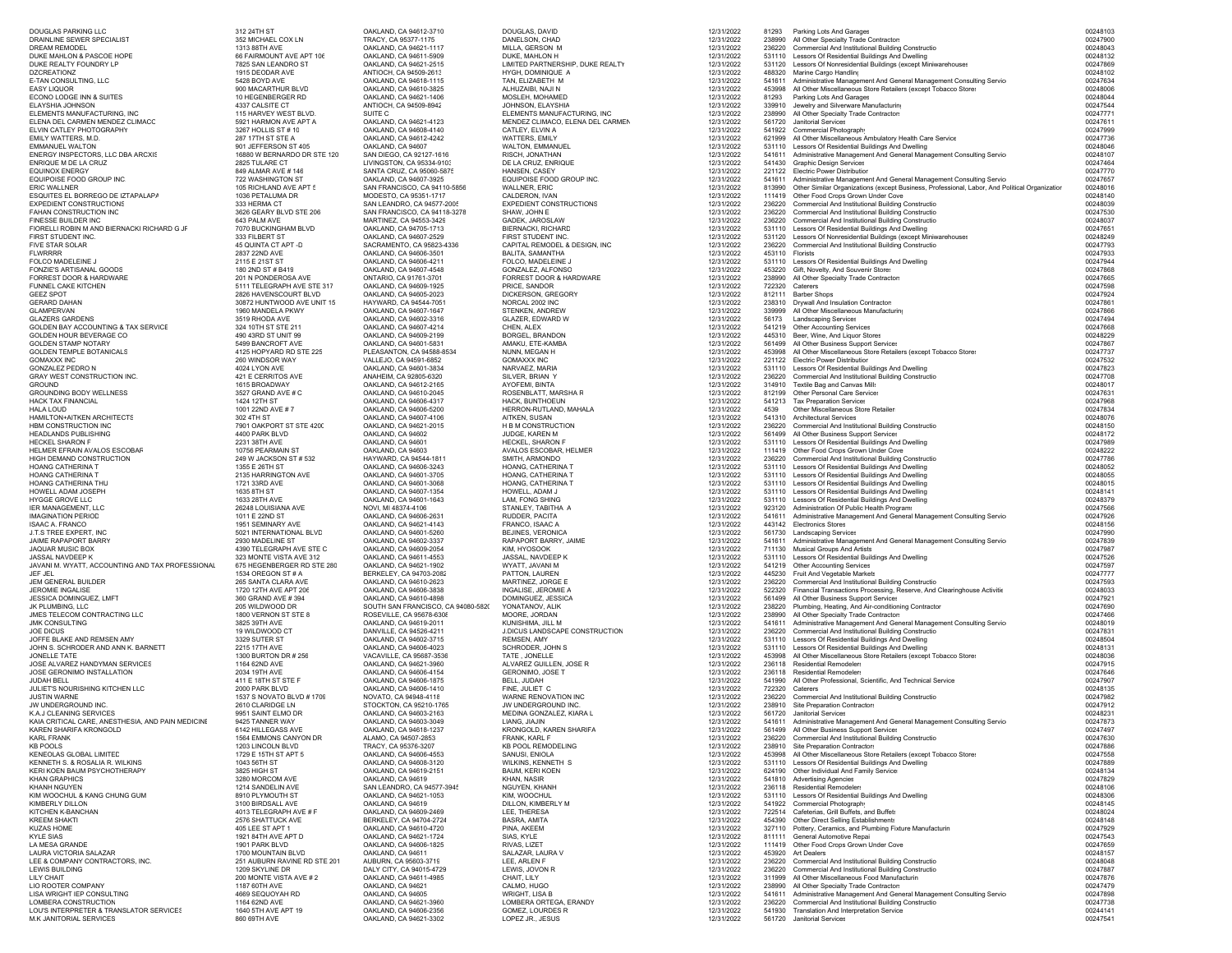| MABUS COLLI ELECTRIC                                                       | 1644 SANCHEZ ST APT A                             | SAN FRANCISCO, CA 94131-2319                          | COLLI BORQUIERO, MIGUEL                                                    | 12/31/2022               |                  | 238210 Electrical Contractors And Other Wiring Installation Contractor                                                             | 00247789             |
|----------------------------------------------------------------------------|---------------------------------------------------|-------------------------------------------------------|----------------------------------------------------------------------------|--------------------------|------------------|------------------------------------------------------------------------------------------------------------------------------------|----------------------|
| MACK RENEE & MIRIAM ETAL<br>MAI PHARMACY                                   | 958 BAY VIEW AVE<br>1400 14TH AVE STE F           | OAKLAND, CA 94618<br>OAKLAND, CA 94606-4439           | MACK, RENEE<br>NGUYEN, KENNETH                                             | 12/31/2022<br>12/31/2022 |                  | 531110 Lessors Of Residential Buildings And Dwelling<br>446110 Pharmacies And Drug Stores                                          | 00247689<br>00247817 |
| MALLORY LYNCH                                                              | 241 RISHELL DR                                    | OAKLAND, CA 94619-2367                                | LYNCH, MALLORY                                                             | 12/31/2022               |                  | 541611 Administrative Management And General Management Consulting Service                                                         | 00247998             |
| MANALI ANNE PHOTOGRAPHY                                                    | 325 27TH ST UNIT 344                              | OAKLAND, CA 94612-3103                                | SIBTHORPE, MANALI A                                                        | 12/31/2022               |                  | 541922 Commercial Photography                                                                                                      | 0024788              |
| MANDY JO HEMMINGER<br>MANGOSAY                                             | 4121 PIEDMONT AVE<br>595 MERRITT AVE # 20         | OAKLAND, CA 94611-5109<br>OAKLAND, CA 94610-5134      | HEMMINGER, MANDY<br>YOUNG, SIERRA                                          | 12/31/2022<br>12/31/2022 |                  | 812112 Beauty Salons<br>111419 Other Food Crops Grown Under Cove                                                                   | 00248225<br>00247547 |
| <b>MARA CONSTRUCTION</b>                                                   | 291 MILLTHWAIT DR                                 | MARTINEZ, CA 94553-9788                               | MARAMONTE, ANTHONY M                                                       | 12/31/2022               |                  | 236220 Commercial And Institutional Building Constructio                                                                           | 00247835             |
| MAREME AFRICAN ART                                                         | 360 VERNON ST APT 211                             | OAKLAND, CA 94610-3075                                | DIOP, NDEYE M                                                              | 12/31/2022               |                  | 453998 All Other Miscellaneous Store Retailers (except Tobacco Store:                                                              | 00247884             |
| MARIA DE LOS ANGELES ALVAREZ<br><b>MARIA ESPINOZA</b>                      | 6932 MARIPOSA AVE                                 | CITRUS HEIGHTS, CA 95610-4410                         | ALVAREZ, MARIA D<br>ESPINOZA, MARIA                                        | 12/31/2022               |                  | 236220 Commercial And Institutional Building Constructio                                                                           | 00248038<br>00248155 |
| MARIE HALLER CONSULTING                                                    | 2340 MARINA BLVD<br>1011 ARLINGTON AVE            | SAN LEANDRO, CA 94577-3214<br>OAKLAND, CA 94608-2711  | HALLER, MARIE E                                                            | 12/31/2022<br>12/31/2022 |                  | 454390 Other Direct Selling Establishments<br>541611 Administrative Management And General Management Consulting Service           | 00248031             |
| MARWAN H. FARAHAN                                                          | 1226 INTERNATIONAL BLVD                           | OAKLAND, CA 94606-4333                                | FARAHAN, MARWAN H                                                          | 12/31/2022               |                  | 453220 Gift, Novelty, And Souvenir Stores                                                                                          | 00247664             |
| MASTER CRAFT ROOFING                                                       | 17919 CALAVERAS DR                                | LATHROP, CA 95330-8413                                | ANDREWS, JOSEPH                                                            | 12/31/2022               |                  | 238160 Roofing Contractors                                                                                                         | 00247565             |
| MAYUNE SAECHAO HER<br>MCCRACKEN, STEMERMAN & HOLSBERRY, LLF                | 7027 ARTHUR ST<br>475 14TH ST STE 1200            | OAKLAND, CA 94605-2305<br>OAKLAND, CA 94612-1929      | HER, MAYUNE S<br>VARELA, SARAH O                                           | 12/31/2022<br>12/31/2022 |                  | 531110 Lessors Of Residential Buildings And Dwelling<br>541110 Offices Of Lawyers                                                  | 00247950<br>00247713 |
| MCDONALD'S #10235                                                          | 6300 INTERNATIONAL BLVD                           | OAKLAND, CA 94621-3826                                | SAMMAKIEH, ALADDIN                                                         | 12/31/2022               |                  | 722514 Cafeterias, Grill Buffets, and Buffets                                                                                      | 00247585             |
| MCDONALD'S #1666                                                           | 2520 E 12TH ST                                    | OAKLAND, CA 94601-1502                                | SAMMAKIEH, ALADDIN                                                         | 12/31/2022               |                  | 722514 Cafeterias, Grill Buffets, and Buffets                                                                                      | 00247587             |
| MICHAEL DEZELLE<br>MICHAEL ROUSH, ATTORNEY AT LAW                          | 836 57TH ST<br>5571 CORTE SIERRA                  | OAKLAND, CA 94608-2814<br>PLEASANTON, CA 94566-5823   | DEZELLE, MICHAEL R<br>ROUSH, VICKY                                         | 12/31/2022<br>12/31/2022 |                  | 541990 All Other Professional, Scientific, And Technical Service<br>541110 Offices Of Lawvers                                      | 00248027<br>00248022 |
| MIKE'S GRUNTWORK                                                           | 2546 68TH AVE                                     | OAKLAND, CA 94605-2340                                | HON, MIKE                                                                  | 12/31/2022               |                  | 236118 Residential Remodelers                                                                                                      | 0024817              |
| MILK MAIDENS                                                               | 5627 TELEGRAPH AVE                                | OAKLAND, CA 94609-1707                                | BLANDING, RUTH A                                                           | 12/31/2022               |                  | 311999 All Other Miscellaneous Food Manufacturin                                                                                   | 00247934             |
| MOCHINUT ALAMEDA<br>MONICA ROWDEN, LCSW                                    | 1708 PARK ST<br>3901 ENOS AVE                     | ALAMEDA, CA 94501-1416<br>OAKLAND, CA 94619           | HALLYU CORPORATION<br>ROWDEN, MONICA                                       | 12/31/2022<br>12/31/2022 |                  | 722514 Cafeterias, Grill Buffets, and Buffets<br>624190 Other Individual And Family Service                                        | 00247584<br>00247669 |
| MRELECTRIC                                                                 | 10535 E AVENUE S4                                 | LITTLEROCK. CA 93543-2017                             | MENDEZ, MARIO                                                              | 12/31/2022               |                  | 221122 Electric Power Distribution                                                                                                 | 00247997             |
| MRIVA SPORTS                                                               | 627 60TH ST                                       | OAKLAND, CA 94609-1419                                | SADHU, DEEPAK                                                              | 12/31/2022               |                  | 451110 Sporting Goods Stores                                                                                                       | 00247638             |
| MT DIABLO FOAM & CONVENTIONAL ROOFING INC<br>MUSIC CONNECTS FOUNDATION INC | 105 N BROADWAY AVE TRLR 20<br>527 E 10TH ST STE B | BAY POINT, CA 94565<br>OAKLAND, CA 94606-2829         | MT DIABLO FOAM & CONVENTIONAL ROOFING INC<br>MUSIC CONNECTS FOUNDATION INC | 12/31/2022<br>12/31/2022 |                  | 238160 Roofing Contractors<br>813110 Religious Organizations                                                                       | 00247278<br>00247716 |
| NABILAH KHAN                                                               | 1455 1ST AVE APT 6                                | OAKLAND, CA 94606-1677                                | KHAN, NABILAH                                                              | 12/31/2022               |                  | 624190 Other Individual And Family Service                                                                                         | 00247909             |
| NANETTE NOVELTIES BOUTIQUE                                                 | 423 ASHTON AVE                                    | OAKLAND, CA 94603-2113                                | HARDESTY, ERICA N                                                          | 12/31/2022               |                  | 512199 Other Motion Picture And Video Industrie:                                                                                   | 00247549             |
| NARAYANASWAMY NAVEEN                                                       | 1242 88TH AVE                                     | OAKLAND, CA 94621-1116                                | NARAYANASWAMY, NAVEEN                                                      | 12/31/2022               |                  | 531110 Lessors Of Residential Buildings And Dwelling                                                                               | 00248126<br>00247734 |
| NATHAN SANDERS<br>NATS MOBILE NOTARY                                       | 2236 18TH ST<br>1616 41ST AVE                     | SAN FRANCISCO, CA 94107-2311<br>OAKLAND, CA 94601     | SANDERS, NATHAN<br>DEL RIO BARRON, NATALY C                                | 12/31/2022<br>12/31/2022 |                  | 541430 Graphic Design Services<br>522310 Mortgage And Nonmortgage Loan Broker                                                      | 00247670             |
| NAVARRO GABRIELA                                                           | 385 JAYNE AVE                                     | OAKLAND, CA 94610                                     |                                                                            | 12/31/2022               |                  | 531110 Lessors Of Residential Buildings And Dwelling                                                                               | 00247765             |
| NEEDLE PLAY ACUPUNCTURE                                                    | 1941 JACKSON ST STE 23                            | OAKLAND, CA 94612-4600                                | NEEDLE PLAY ACUPUNCTURE, INC                                               | 12/31/2022               |                  | 621999 All Other Miscellaneous Ambulatory Health Care Service                                                                      | 00247870             |
| NEIGHBOR'S ROOFING<br>NEOLOGY, INC.                                        | 1233 HARRIS AVE<br>555 12TH ST STE 1850           | MODESTO, CA 95351-2466<br>OAKLAND, CA 94607-3653      | LOPEZ, VICTOR M<br>NEOLOGY, INC.                                           | 12/31/2022<br>12/31/2022 | 238160           | Roofing Contractors<br>423430 Computer And Computer Peripheral Equipment And Software Merchant Wholesale                           | 00247794<br>00247963 |
| <b>NERY SANCHEZ</b>                                                        | 18234 LEATHER OAK RD                              | LATHROP, CA 95330-8533                                | SANCHEZ, NERY                                                              | 12/31/2022               |                  | 221122 Electric Power Distribution                                                                                                 | 00248020             |
| NEW CENTURY MARBLE & GRANITE                                               | 2500 TEAGARDEN ST STE B                           | SAN LEANDRO, CA 94577-4312                            | NCMG GROUP INC.                                                            | 12/31/2022               |                  | 238340 Tile And Terrazzo Contractors                                                                                               | 00247995             |
| NEW KENNEDY LLC<br>NEW MUSIC BAY AREA                                      | 810 81ST AVE # A<br>4499 PIEDMONT AVE             | OAKLAND, CA 94621-2570<br>OAKLAND, CA 94611-4293      | MCCAFFERTY, MARK<br>NEW MUSIC BAY AREA                                     | 12/31/2022<br>12/31/2022 | 424990           | Other Miscellaneous Nondurable Goods Merchant Wholesaler<br>711130 Musical Groups And Artists                                      | 00248003<br>00247705 |
| NFUSION EATS                                                               | 2163 MEEKER AVE # 250                             | RICHMOND, CA 94804-6419                               | BRUAL, JORELL                                                              | 12/31/2022               |                  | 111419 Other Food Crops Grown Under Cove                                                                                           | 00248000             |
| NGO NGUYET T                                                               | 3400 13TH AVE                                     | OAKLAND, CA 94610-2814                                | NGO, NGUYET                                                                | 12/31/2022               |                  | 531110 Lessors Of Residential Buildings And Dwelling                                                                               | 00247641             |
| NGO NGUYET T & VO CHRISTINE T<br>NICK'S APPLIANCES REPAIF                  | 1237 E 34TH ST UPPR                               | OAKLAND, CA 94610-2848<br>OAKLAND, CA 94621-2525      | NGO, NGUYET<br>ROA QUIROGA, NICOLAS A                                      | 12/31/2022<br>12/31/2022 |                  | 531110 Lessors Of Residential Buildings And Dwelling<br>236118 Residential Remodelers                                              | 00247642<br>00247568 |
| NIGHT HERON                                                                | 971 77TH AVE<br>1780 TELEGRAPH AVE                | OAKLAND, CA 94612-2108                                | FRESH DRINKS INC                                                           | 12/31/2022               |                  | 722410 Drinking Places (alcoholic Beverages                                                                                        | 00247622             |
| NJOORD INCORPORATED                                                        | 105 AVENIDA DE LA ESTRELLA # 3                    | SAN CLEMENTE, CA 92672-3985                           | NEWPORT POWER                                                              | 12/31/2022               |                  | 236220 Commercial And Institutional Building Constructio                                                                           | 00247679             |
| NOLEN CONTRACTORS                                                          | 5741 ANGELO DR                                    | LOOMIS, CA 95650-9235                                 | NOLEN CONSTRUCTION COMPANY INC                                             | 12/31/2022               | 236220           | Commercial And Institutional Building Constructio                                                                                  | 00247709             |
| NORBAY CONSTRUCTION<br>NORCAL PAINTING & WATERPRROFING INC                 | 1800 HILLCREST RD<br>231 OLD BERNAL AVE #12       | SAN PABLO, CA 94806-4134<br>PLEASANTON, CA 94566-7010 | NORBAY CONSTRUCTION<br>NORCAL PAINTING & WATERPRROFING INC                 | 12/31/2022<br>12/31/2022 | 236220           | Commercial And Institutional Building Constructio<br>238320 Painting And Wall Covering Contractors                                 | 0024798<br>00248002  |
| NORTHSTAR TRUCK LINES, INC                                                 | 29106 HILLVIEW ST                                 | HAYWARD, CA 94544-6591                                | NORTHSTAR TRUCK LINES, INC                                                 | 12/31/2022               |                  | 484110 General Freight Trucking, Loca                                                                                              | 00247711             |
| NORTHYEEZUS                                                                | 850 NORTHVALE RD                                  | OAKLAND, CA 94610                                     | NORTH, PATRICIA Y                                                          | 12/31/2022               |                  | 541611 Administrative Management And General Management Consulting Service                                                         | 00248005             |
| NUTOR JERRY JOHN YAO & NUTOR RACHEL THOMPSON<br>NUTRITION SOLUTIONS        | 456 JONES AVE<br>2120 E 30TH ST                   | OAKLAND, CA 94603-1124<br>OAKLAND, CA 94606-3516      | NUTOR, JERRY JOHN<br>SPEER, JAN                                            | 12/31/2022<br>12/31/2022 | 531110           | Lessors Of Residential Buildings And Dwelling<br>541611 Administrative Management And General Management Consulting Service        | 00247545<br>00247520 |
| OAKLAND ACUPUNCTURE & DR. A'S LO-FI KAVA                                   | 428 E 19TH ST                                     | OAKLAND, CA 94606-1829                                | VARLACK, AUGUST                                                            | 12/31/2022               |                  | 621111 Offices Of Physicians (except Mental Health Specialists                                                                     | 00247733             |
| OAKLAND DON'T PLAY                                                         | 1195 79TH AVE                                     | OAKLAND, CA 94621-2505                                | JACKSON, SHAUNCY                                                           | 12/31/2022               | 315990           | Apparel Accessories and Other Apparel Manufacturin                                                                                 | 00247939             |
| OAKLAND MARRIOTT CITY CENTEF                                               | 1001 BROADWAY                                     | OAKLAND, CA 94607-4019                                | MARRIOTT INTERNATIONAL, INC                                                | 12/31/2022               | 81293            | Parking Lots And Garages                                                                                                           | 00248385             |
| OAKWELL DISPENSARY<br>OASIS AUTO GLASS                                     | 3007 TELEGRAPH AVE<br>4601 SHATTUCK AVE           | OAKLAND, CA 94609-3205<br>OAKLAND, CA 94609-2030      | POOLE, RONALD<br>Ibrahim, Murtada                                          | 12/31/2022<br>12/31/2022 | 4539             | Other Miscellaneous Store Retailer:<br>811122 Automotive Glass Replacement Shop:                                                   | 00247673<br>00247983 |
| OBT LLC                                                                    | 2637 79TH AVE #3                                  | OAKLAND, CA 94605-3214                                | AGUILAR, VIRIDIANA                                                         | 12/31/2022               |                  | 424490 Other Grocery And Related Products Merchant Wholesaler                                                                      | 00247569             |
| OK'S DEL                                                                   | 3932 TELEGRAPH AVE                                | OAKLAND, CA 94609-2422                                | OK, ALBERT J                                                               | 12/31/2022               |                  | 722514 Cafeterias, Grill Buffets, and Buffets                                                                                      | 00247493             |
| ON POINT ELECTRIC<br>ON THE ROAD SOLUTIONS LLC                             | 12215 N FRIANT RD<br>2323 BROADWAY                | FRESNO, CA 93730-9714<br>OAKLAND, CA 94612-2414       | ON POINT ENGINEERING INC<br>NEAL, DEBORAH                                  | 12/31/2022<br>12/31/2022 |                  | 238210 Electrical Contractors And Other Wiring Installation Contractor<br>923120 Administration Of Public Health Programs          | 0024795<br>00247986  |
| OPEN GYM PREMIER LLC                                                       | 31 4TH ST                                         | OAKLAND, CA 94607-4603                                | KANNE, MATTHEW T                                                           | 12/31/2022               | 7139             | Other Amusement And Recreation Industries                                                                                          | 00247643             |
| OPERATION HOPE. INC.                                                       | 3062 E 9TH ST                                     | OAKLAND, CA 94601-2937                                | OPERATION HOPE, INC.                                                       | 12/31/2022               |                  | 813110 Religious Organizations                                                                                                     | 00247596             |
| ORGANIC HUSSLE<br>OTIS DESIGN                                              | 2848 23RD AVE<br>184 SANTA CLARA AVE              | OAKLAND, CA 94606-3532<br>OAKLAND, CA 94610-1323      | JAMERSON, TAMARA S<br>TU, HOWARD                                           | 12/31/2022<br>12/31/2022 | 325611<br>448320 | Soap And Other Detergent Manufacturing<br>Luggage And Leather Goods Store:                                                         | 00247937<br>00248182 |
| PACIFIC BREEZE MECHANICAL                                                  | 4175 BUSINESS CENTER DR                           | FREMONT, CA 94538-6355                                | PACIFIC BREEZE MECHANICAL                                                  | 12/31/2022               |                  | 238220 Plumbing, Heating, And Air-conditioning Contractor                                                                          | 00247922             |
| PADTHAI ON EARTH LLC                                                       | 5333 ADELINE ST                                   | OAKLAND, CA 94608                                     | NATEETAVEEVAT, SUPPAKORN                                                   | 12/31/2022               | 445230           | Fruit And Vegetable Markets                                                                                                        | 00247533             |
| PAJAMA STUDIOS                                                             | 247 4TH ST STE 407                                | OAKLAND, CA 94607-4327                                | <b>GARDINER, JAMES E</b>                                                   | 12/31/2022               |                  | 334613 Magnetic And Optical Recording Media Manufacturin                                                                           | 00247993             |
| PAULO DESOUZA JR<br>PAVE FINE JEWELRY                                      | 348 SAMANTHA PL<br>5496 COLLEGE AVE               | VACAVILLE, CA 95687-7847<br>OAKLAND, CA 94618-1552    | DESOUZA JR, PAULO<br>ENDLICH, MICHAEL                                      | 12/31/2022<br>12/31/2022 |                  | 236220 Commercial And Institutional Building Constructio<br>448310 Jewelry Stores                                                  | 00247592<br>00248011 |
| PIERRE SCOTT                                                               | 4100 REDWOOD RD STE 20A                           | OAKLAND, CA 94619-2305                                | SCOTT, PIERRE                                                              | 12/31/2022               |                  | 722330 Mobile Food Services                                                                                                        | 00248143             |
| PIPEWORKS INC                                                              | 250 NAPOLEON ST UNIT C                            | SAN FRANCISCO, CA 94124-1038                          | LIBERATORE, CRAIG                                                          | 12/31/2022               |                  | 238220 Plumbing, Heating, And Air-conditioning Contractor                                                                          | 00247959             |
| PLUM BLOSSOM FLORAL<br>PON BRITTANY S & BANH ANDREW                        | 400 PERKINS ST #509<br>3906 MAGEE AVE             | OAKLAND, CA 94610-4761<br>OAKLAND, CA 94619-1437      | GUINTU, NICOLE A<br>PON, BRITTANY                                          | 12/31/2022<br>12/31/2022 | 453110 Florists  | 531110 Lessors Of Residential Buildings And Dwelling                                                                               | 00247542<br>00248116 |
| POPPLE ARIELLA & POPPLE DANTE                                              | 5974 CANNING ST                                   | OAKLAND, CA 94609-1550                                | POPPLE, ARIELLA V                                                          | 12/31/2022               |                  | 531110 Lessors Of Residential Buildings And Dwelling                                                                               | 00248299             |
| PORTELLO CONSTRUCTION                                                      | 240 PICKETT ST                                    | SONOMA, CA 95476-7542                                 | PORTELLO, JAMES L                                                          | 12/31/2022               |                  | 236220 Commercial And Institutional Building Constructio                                                                           | 00247696             |
| PREFERRED TALENT SOLUTIONS, LLC<br>PRETTY HEART LLC                        | 1114 CHESTNUT ST<br>3221 HAMLINE AVE # 1          | OAKLAND, CA 94607-2718<br>OAKLAND, CA 94602-1553      | FRANCIS, LA TERRA<br>MOSES, CIERRA C                                       | 12/31/2022<br>12/31/2022 |                  | 561311 Employment Placement Agencie:<br>448190 Other Clothing Stores                                                               | 00248105<br>00248009 |
| PRETTYHANDSOME ENTERTAINMENT LLC                                           | 2466 COLE ST                                      | OAKLAND, CA 94601-5551                                | EVANS, ALISHA                                                              | 12/31/2022               |                  | 711130 Musical Groups And Artists                                                                                                  | 00247874             |
| PRIMAX ROOFING INC.                                                        | 737 GAGE CT                                       | GILROY, CA 95020-3454                                 | PRIMAX ROOFING INC                                                         | 12/31/2022               |                  | 238160 Roofing Contractors                                                                                                         | 0024804              |
| PRIVILEGED CATERING                                                        | 5653 CARLOS AVE APT A                             | RICHMOND, CA 94804-4856<br>OAKLAND, CA 94611-1325     | ROBINSON JR, BERTRELL                                                      | 12/31/2022               |                  | 339910 Jewelry and Silverware Manufacturin                                                                                         | 00247916             |
| PROTO MOVEMENT<br>PURRY TRUCKING                                           | 7015 HEMLOCK ST<br>2466 TAYLOR AVE                | OAKLAND. CA 94605                                     | PROTOPAPPAS, NICOLAS<br>PURRY II, EDWARD J                                 | 12/31/2022<br>12/31/2022 |                  | 541219 Other Accounting Services<br>484110 General Freight Trucking, Loca                                                          | 00247865<br>00247888 |
| QUANNII BELL                                                               | 260 30TH ST #716                                  | OAKLAND, CA 94611-5707                                | BELL, QUANNII                                                              | 12/31/2022               |                  | 561499 All Other Business Support Services                                                                                         | 00247917             |
| QUANTUMCAMP INC                                                            | 4010 OPAL ST                                      | OAKLAND, CA 94609-2616                                | QUANTUMCAMP INC.                                                           | 12/31/2022               |                  | 611699 All Other Miscellaneous Schools And Instruction                                                                             | 00247688             |
| R A FLOOR COVERING<br>RAE'S GOT CAKES                                      | 5776 N BERKELEY AVE<br>1208 61ST AVE              | SAN BERNARDINO, CA 92407-5324<br>OAKLAND, CA 94621    | ALCANTAR, RICARDO<br>HARRIS, CORTNEY                                       | 12/31/2022<br>12/31/2022 |                  | 238330 Flooring Contractors<br>311812 Commercial Bakeries                                                                          | 00247785<br>00248137 |
| RAFFERTY SHARON                                                            | 1479 34TH ST                                      | OAKLAND, CA 94608-4143                                | RAFFERTY, SHARON L                                                         | 12/31/2022               |                  | 531110 Lessors Of Residential Buildings And Dwelling                                                                               | 00248252             |
| RAILROAD CHILDREN                                                          | 1724 CLEMENS RD                                   | OAKLAND, CA 94602-1802                                | ADAMS, SARAH                                                               | 12/31/2022               |                  | 541611 Administrative Management And General Management Consulting Service                                                         | 00247877             |
| RAISING CANE'S #588<br>RAJPRACTICE                                         | 8430 EDGEWATER DR<br>1570 7TH ST UNIT A           | OAKLAND, CA 94621-1468<br>OAKLAND, CA 94607-1959      | GRAVES, TODD<br>ESCONDO, RAJELIN                                           | 12/31/2022<br>12/31/2022 |                  | 722514 Cafeterias, Grill Buffets, and Buffets<br>541611 Administrative Management And General Management Consulting Service        | 00247487<br>00247882 |
| RAUL PARRA                                                                 | 2004 GILRIX ST                                    | PETALUMA, CA 94954-3858                               | PARRA, RAUL                                                                | 12/31/2022               |                  | 238220 Plumbing, Heating, And Air-conditioning Contractor                                                                          | 00247853             |
| RAY'S RIDE'S                                                               | 3237 BRIGGS AVE                                   | ALAMEDA, CA 94501-4891                                | <b>REED, RENELLE</b>                                                       | 12/31/2022               |                  | 492110 Couriers And Express Delivery Service                                                                                       | 00248142             |
| RE-PRESENT PARTNERS                                                        | 1721 BROADWAY # 201                               | OAKLAND, CA 94612-2124                                | SANDHU, ARJOT                                                              | 12/31/2022               |                  | 512110 Motion Picture And Video Production                                                                                         | 00247590             |
| REETA HERNES, PSY.D.<br>RENEWAGE ENERGY SOLUTIONS                          | 155 PEARL ST # 204<br>141 NEVADA ST               | OAKLAND, CA 94611-5549<br>EL SEGUNDO, CA 90245-4209   | HERNES, REETA B<br>RENEWAGE ENERGY SOLUTIONS                               | 12/31/2022<br>12/31/2022 |                  | 624190 Other Individual And Family Service<br>238210 Electrical Contractors And Other Wiring Installation Contractor               | 00248034<br>00247609 |
| REYES BEAUTY SALON                                                         | 1434 38TH AVE                                     | OAKLAND, CA 94601-3546                                | REYES, ANA                                                                 | 12/31/2022               |                  | 812112 Beauty Salons                                                                                                               | 00248021             |
| REYS HANDYMAN SERVICES LLC                                                 | 2181 RANSOM AVE                                   | OAKLAND, CA 94601-3732                                | JIMENEZ, REYNALDO                                                          | 12/31/2022               |                  | 236118 Residential Remodelers                                                                                                      | 00247604             |
| RICHARD JAMES PARISSI<br>RICHARD RUMSEY DBA RUMSEY CONSTRUCTION            | 1474 UNIVERSITY AVE #62<br>4770 DUCKHORN DR       | BERKELEY, CA 94702-1500<br>SACRAMENTO, CA 95834-2592  | PARISSI, RICHARD<br>RUMSEY, RICHARD                                        | 12/31/2022<br>12/31/2022 |                  | 238210 Electrical Contractors And Other Wiring Installation Contractor<br>236220 Commercial And Institutional Building Constructio | 00247653<br>00247481 |
| RICHARD S. GONZALES                                                        | 4667 EDGEWOOD AVE                                 | OAKLAND, CA 94602-1403                                | GONZALES, RICHARD S                                                        | 12/31/2022               |                  | 488320 Marine Cargo Handling                                                                                                       | 00247948             |
| RIGATORE                                                                   | 665 15TH ST APT B                                 | OAKLAND, CA 94612-1298                                | GARCIA, ALBERTO GARCÍA                                                     | 12/31/2022               |                  | 336411 Aircraft Manufacturing                                                                                                      | 00247632             |
| ROB ERTEMAN<br>ROUTES & VEGGIES                                            | 13560 SKYLINE BLVD<br>3915 CLARKE ST              | OAKLAND, CA 94619-3613<br>OAKLAND, CA 94609-2709      | ERTEMAN, ROB<br>ROUTES & VEGGIES INC                                       | 12/31/2022<br>12/31/2022 |                  | 812910 Pet Care (except Veterinary) Service:<br>445110 Supermarkets And Other Grocery (except Convenience) Store                   | 00247633<br>00247928 |
| ROXANA ALVAREZ CAMARENA                                                    | 371 EL MARGARITA RD                               | YUBA CITY, CA 95993-9380                              | ALVAREZ CAMARENA, ROXANA                                                   | 12/31/2022               | 453998           | All Other Miscellaneous Store Retailers (except Tobacco Store:                                                                     | 00247721             |
| ROYAL BAY SCAFFOLD. LLC                                                    | 4096 PIEDMONT AVE STE 616                         | PIEDMONT. CA 94611-5221                               | ESQUIVEL, VAN                                                              | 12/31/2022               |                  | 238990 All Other Specialty Trade Contractors                                                                                       | 00248042             |
| RPG ELECTRIC                                                               | 1090 S MILPITAS BLVD # 131                        | MILPITAS, CA 95035-6307                               | GLENN, RONALD                                                              | 12/31/2022               |                  | 238210 Electrical Contractors And Other Wiring Installation Contractor                                                             | 00247943             |
|                                                                            |                                                   |                                                       |                                                                            |                          |                  |                                                                                                                                    |                      |